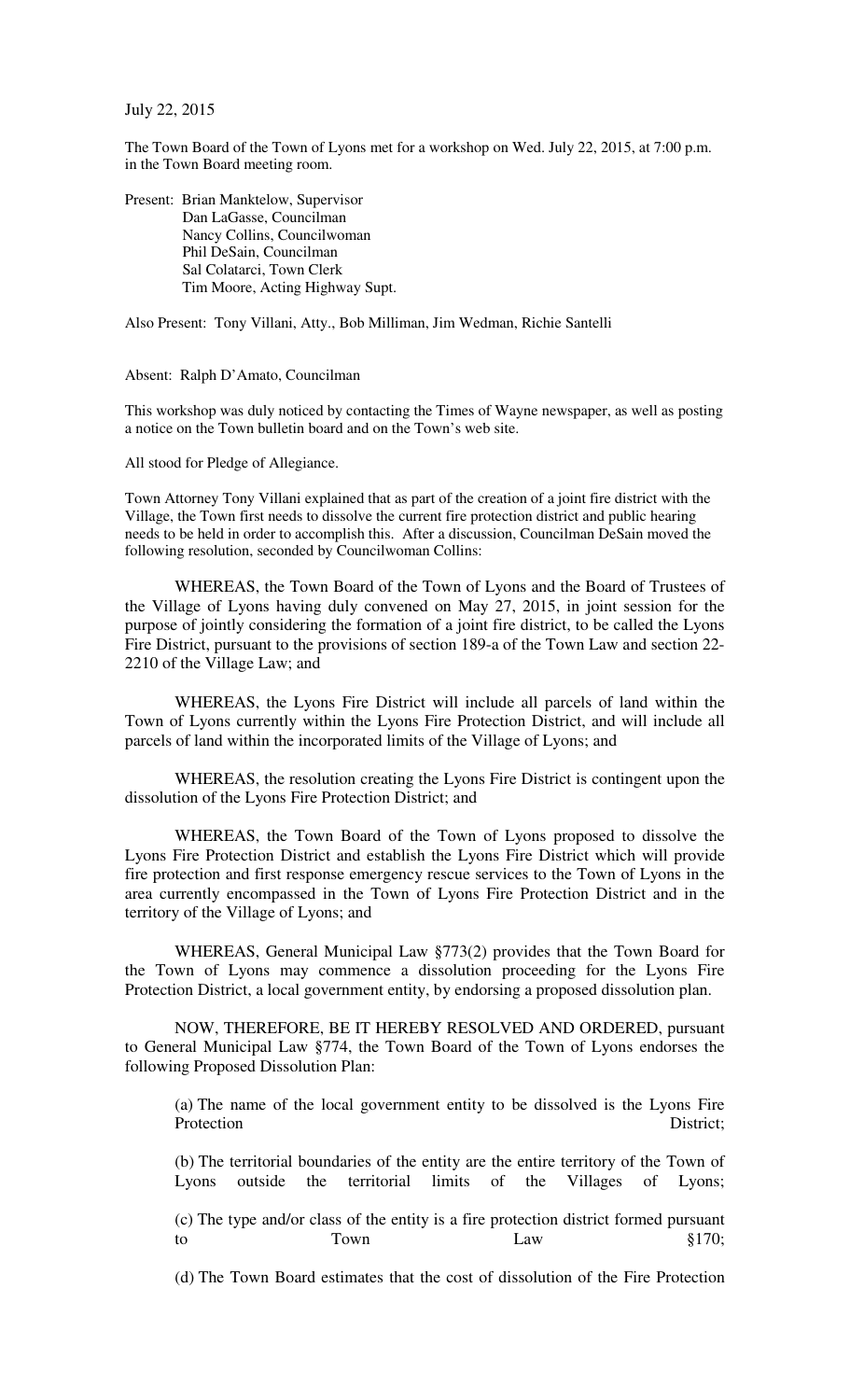District is Three Hundred and 00/xx dollars (\$ 300), which is the cost to provide a public hearing hearing upon notice;

(e) The Lyons Fire Protection District has no public employees and does not need to provide any plan for the transfer or elimination of public employees;

(f) The Lyons Fire Protection District does not have any assets, including but not limited to real and personal property, and thus the fair value thereof in current money of the United States is zero dollars (\$0);

(g) The Fire Protection District does not have any liabilities and indebtedness, bonded or otherwise:

(h) There are no agreements entered into with the between the Lyons Fire Protection District and the Town of Lyons in order to carry out the dissolution;

(i) The Town of Lyons and the Village of Lyons have proposed and approved the establishment of the Lyons Fire District, through which all of the residents of the Town of Lyons Fire Protection District will continue to be furnished firefighting and first response emergency rescue services from the Lyons Fire Department, working as the fire department of the Lyons Fire District, following the dissolution of the Lyons Fire Protection District; dissolution of the Lyons Fire Protection District;

(j) As the Lyons Fire Protection District does not have assets, there are no terms for the disposition of the entity's assets and the disposition of its liabilities and indebtedness, including the levy and collection of the necessary taxes and assessments therefor;

(k) There are no local laws, ordinances, rules or regulations of the Lyons Fire Protection District which shall remain in effect after the effective date of the dissolution or shall remain in effect for a period of time other than as provided by section seven hundred eighty-nine of this title;

(l) The effective date of the proposed dissolution will be September 2, 2015;

(m) The time and place or places for a public hearing or hearings on the proposed dissolution plan pursuant to General Municipal Law §776, will be September 2, 2015 at 7:10 pm, at the Lyons Town Hall, located at 43 Phelps Street, Lyons; and

(n) There are no other matters desirable or necessary to carry out the dissolution.

IT IS FURTHER RESOLVED, that the Town Clerk for the Town of Lyons shall post and publish the proposed dissolution plan within the fire protection district, and

IT IS FURTHER RESOLVED, that the Town Board for the Town of Lyons shall hold at least one public hearing on the dissolution, which shall be held on September 2, 2015 at 7:00 p.m. at the Lyons Town Hall, 43 Phelps Street, Lyons, New York, to consider the dissolution of the Lyons Fire Protection District, and

IT IS FURTHER RESOLVED, that following the conclusion of the public hearing the Town Board shall meet to take such other and further action on the part of said Board with relation thereto as may be authorized and prescribed by law.

Vote:

Councilman DeSain Voting aye Councilwoman Collins voting aye Councilman LaGasse voting aye Supervisor Manktelow voting aye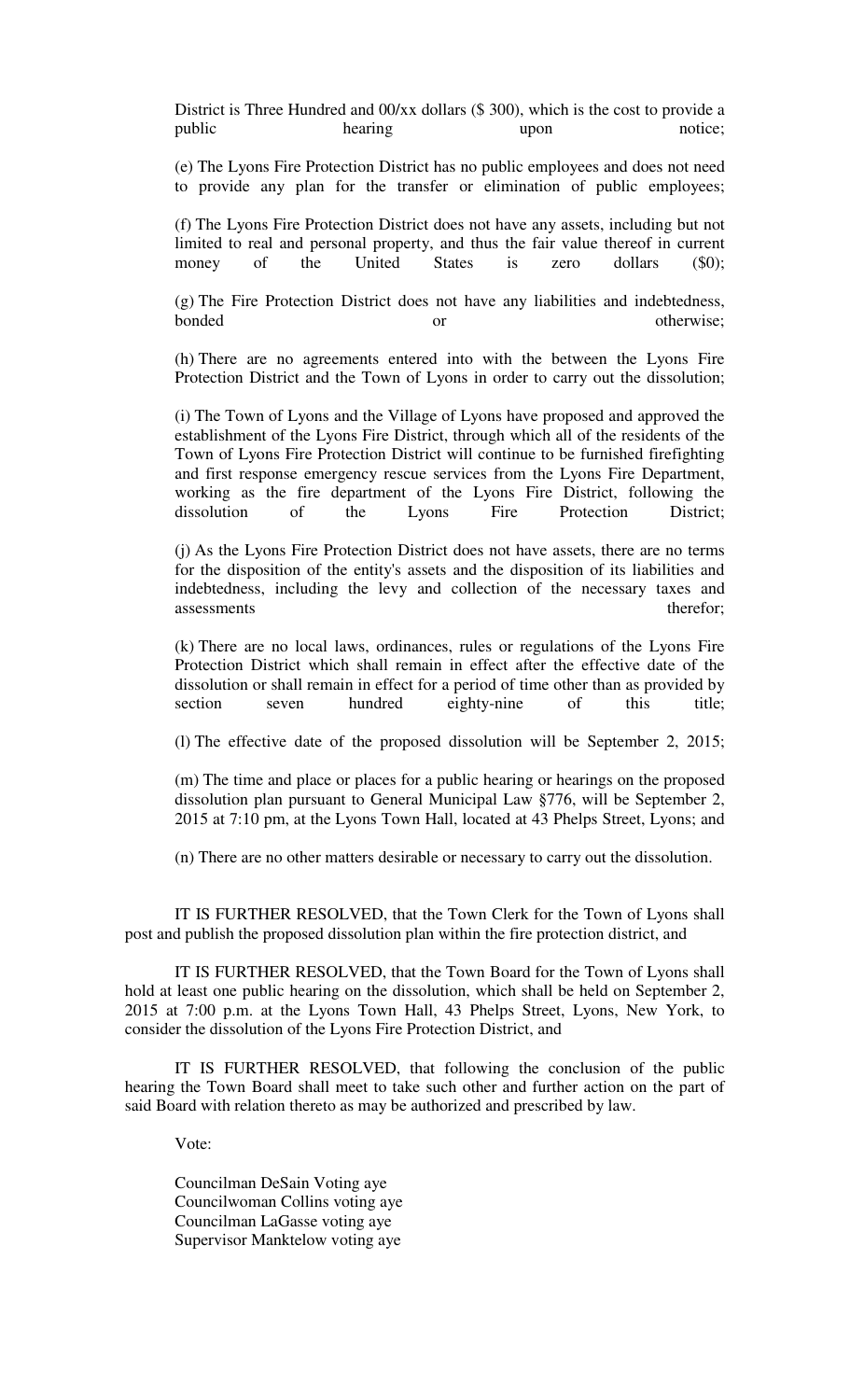Councilman LaGasse then moved the following resolution, seconded by Councilman Desain:

WHEREAS, the Town Board of the Town of Lyons duly convened this date for the purpose of considering the dissolution of the Lyons Fire Protection District in order to enable the formation of a joint fire district, the objects and purposes of which is to consolidate the fire protection and rescue services within the area of the joint fire district, which is to be called the Lyons Fire District, pursuant to the provisions of section 189-a of the Town Law and section 22-2210 of the Village Law; and

WHEREAS, such joint fire district would include all parcels of land within the Town of Lyons, including all parcels of land currently within the incorporated limits of the Village of Lyons, which shall be dissolved effective as of January 1, 2016 at which time all such parcels of land shall become part of the Town of Lyons.

NOW, THEREFORE, BE IT RESOLVED, that the Town Board of the Town of Lyons will hold a public hearing on September 2, 2015 at 7:15 p.m. at the Lyons Town Hall, located at 43 Phelps Street, Lyons, New York, to consider the dissolution of the Lyons Fire Protection District, and for such other and further action on the part of said Board with relation thereto as may be authorized and prescribed by law.

BE IT FURTHER RESOLVED, that the Town Board of the Town of Lyons shall direct its clerk to cause notice of such public hearing to be published in a newspaper having general circulation in the Lyons Fire Protection District, at least once a week for a period of four (4) consecutive weeks, and shall cause the Notice to be posted in public conspicuous places in the Town of Lyons Fire Protection District, not less than ten days before the date of the public hearing, and that one of the posting requirements for may be fulfilled by posting such information on the Town websites, and that one of the posting requirements may be fulfilled by posting on the Town sign boards; and

 BE IT FURTHER RESOLVED, that a public meeting of the Town Board of the Town of Lyons shall take place at the same location as the public hearing, and shall commence immediately after the conclusion of the public hearing, but no sooner than thirty (30) minutes after the scheduled commencement time of the public hearing, at which time the Board may Resolve to dissolve the fire protection district.

Vote:

Councilman LaGasse voting aye Councilman DeSain voting aye Councilwoman Collins voting aye Supervisor Manktelow voting aye

Councilman LaGasse then moved the following opposing LPG storage adjacent to Seneca Lake:

WHEREAS, The Town Board of the Town of Lyons recognizes the importance of the Finger Lakes water shed as a whole and specifically Seneca Lake to the State, Region and local communities; and

WHEREAS, it has come to the attention of the Lyons Town Board that a plan has been proposed for storage of LPG and other Carbon based fuels in large quantities in unlined abandoned salt caverns, adjacent to and beneath the shores of Seneca Lake; and

WHEREAS, the Lyons Town Board is keenly aware of the role played by Seneca Lake in providing drinking water for over 100 thousand residents in the Finger Lakes Region, its designation as a scenic by-way, its role as a recreational asset and in promotion of area tourism and the burgeoning Wine and Brewing Industry as well as its importance to the fish and wildlife of the Finger Lakes area; and

WHEREAS, it is the understanding of the Lyons Town Board that a specific site, Well 58, proposed for such storage had previously been plugged and abandoned by the prior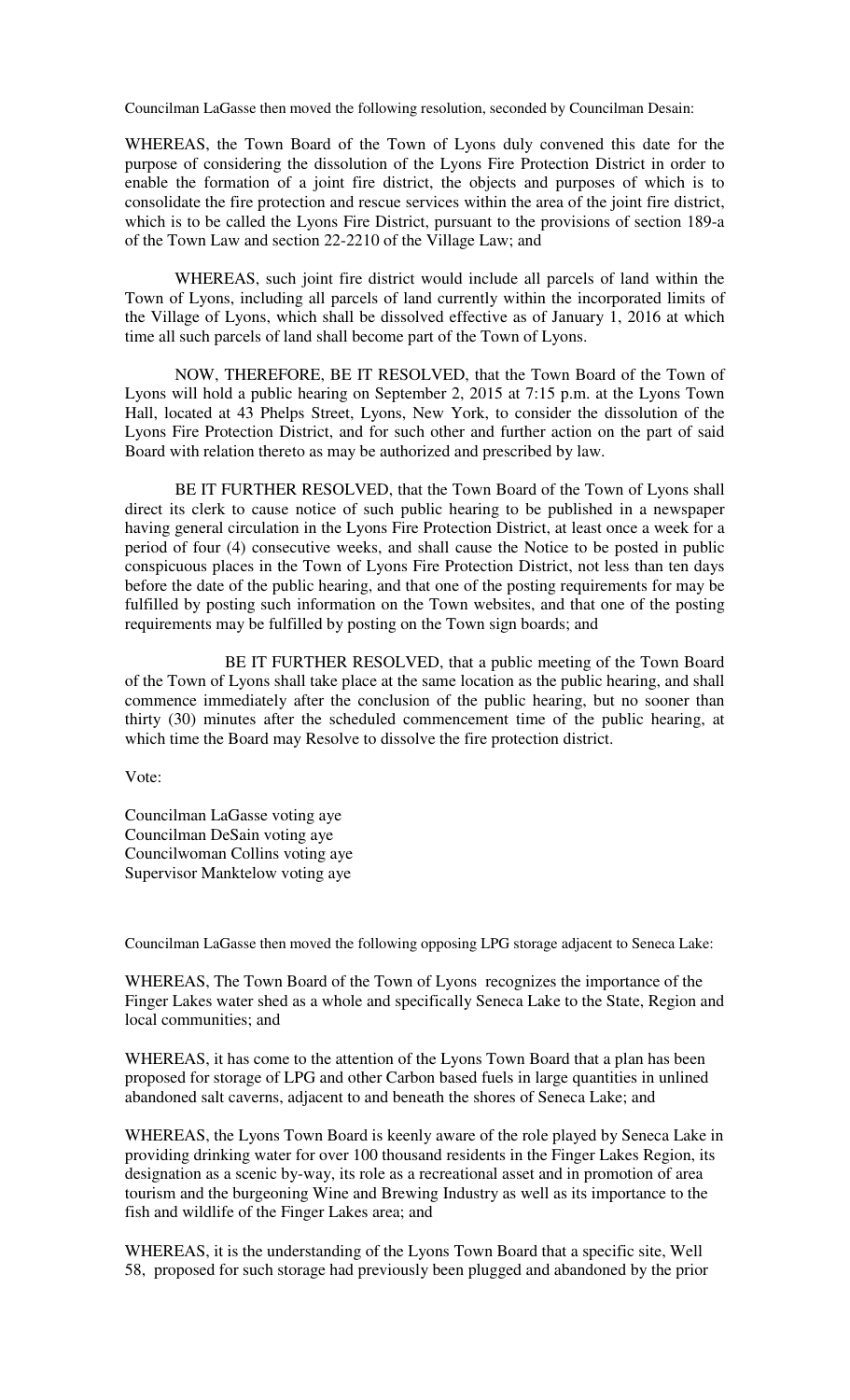owner, New York State Electric and Gas Corp. and deemed no longer appropriate for storage of the type proposed by the current owner; and

WHEREAS, the Town Board is deeply concerned with reports of the failure of structures of the same type being suggested for such storage at Seneca Lake due to earth tremors of the same severity sometimes experienced in up-state New York as well as reports of leakage in similar structures that are neither designed nor built specifically for the purpose proposed; and

WHEREAS, catastrophic consequences to the Lake and the Finger Lakes Water Shed would be unavoidable in the event of a similar event taking place at the proposed storage site; and

WHEREAS, the Lyons Town Board is aware that the Department of Environmental Conservation has expressed similar concerns over such site failures both here and at other similar facilities around the country; now, therefore be it

RESOLVED, that the Town Board of the Town of Lyons joins Senator Michael Nozzolio and many other Finger Lakes regional municipalities in respectfully requesting that the New York State Department of Environmental Conservation deny approval of the permit for the storage of LP Gas adjacent to or under Seneca Lake and exercise its power in assisting in the determination of a more appropriate location for such a storage site outside the Finger Lakes Watershed.

Above seconded by Councilwoman Collins.

Vote: Councilman LaGasse voting aye Councilwoman Collins voting aye Councilman DeSain voting aye Supervisor Manktelow voting aye

Councilman DeSain moved that the Board approves the payment of two more voucher from last months General Fund. Vouchers number 271 to Excellus BC/BS totaling \$956.68 and number 272 Rochester Area teamsters totaling \$2,086.63. Motion seconded by Councilwoman Collins. Vote:

Councilman DeSain voting aye Councilwoman Collins voting aye Councilman LaGasse voting aye Supervisor Manktelow voting aye

Supervisor Manktelow mentioned that he received word from the State that next year, the tax cap allowance will be .73 percent. He pointed out that the rate of inflation has reduced the cap from 2 percent two years ago to this new figure for 2016.

Councilman LaGasse moved to allow the Supervisor to get prices to both seal and stripe both Town Hall parking lots at 43 Phelps Street. Motion seconded by Councilwoman Collins. Vote:

Councilman LaGasse voting aye Councilwoman Collins voting aye Councilman DeSain voting aye Supervisor Manktelow voting aye

At 8:05 p.m. , Councilman DeSain moved to go into executive session to discuss an employment matter. Motion seconded by Councilwoman Collins. Vote:

Councilman DeSain voting aye Councilwoman Collins voting aye Councilman LaGasse voting aye Supervisor Manktelow voting aye.